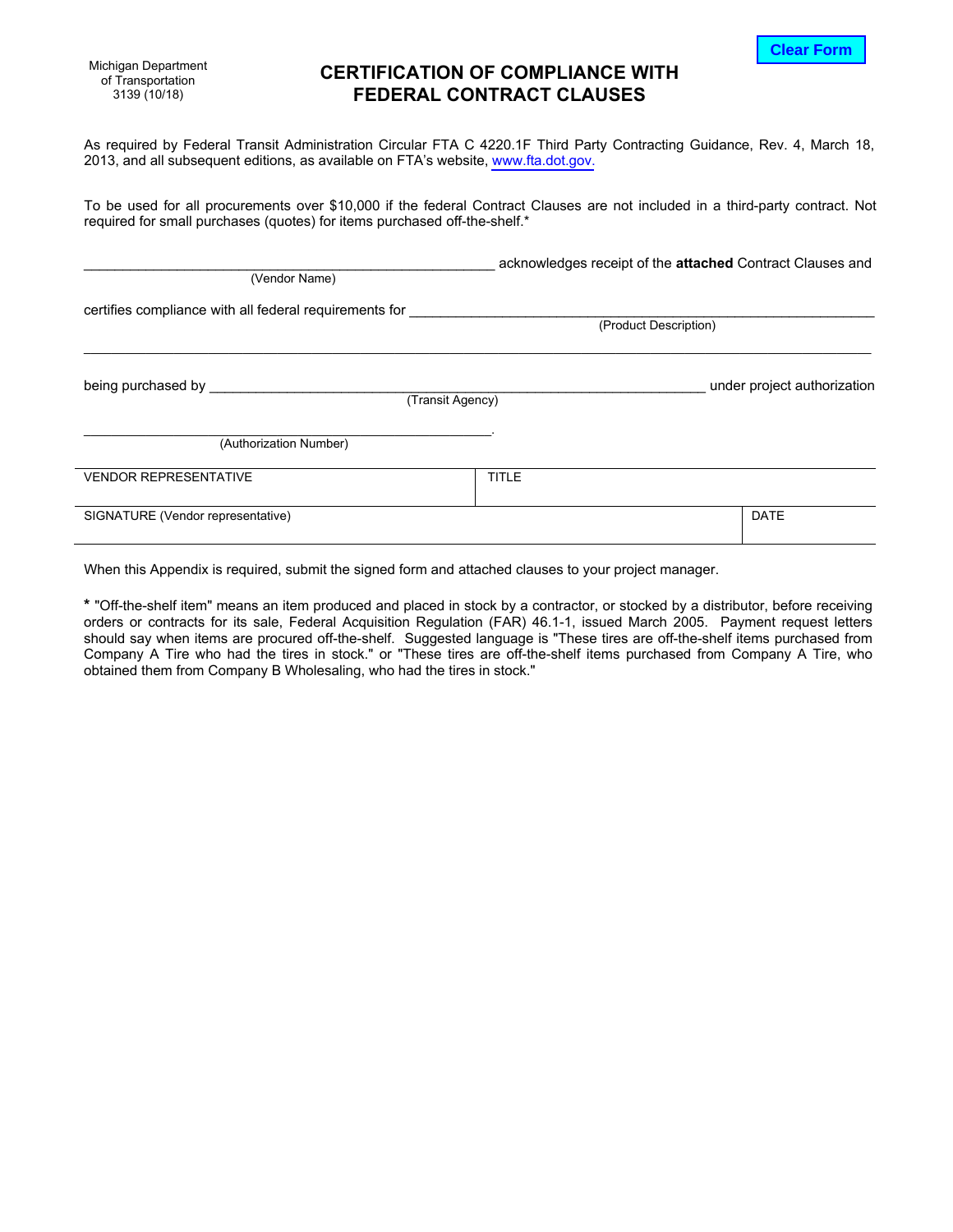Attachment Four **Clear Form** 



Attachment number or letter Michigan Department

of Transportation<br>3165 (11/19)

## **MATERIALS AND SUPPLIES** Page 1 of 12 **MORE THAN \$150,000**

## **LOBBYING**

Applicability - construction/architectural and engineering/acquisition of rolling stock/professional service contracUoperational service contracUturnkey contracts over \$150,000. Byrd Anti-Lobbying Amendment, 31 U.S.C. 1352, as amended by the Lobbying Disclosure Act of 1995, P.L. 104- 65 [to be codified at 2 U.S.C. § 1601, et seq.] - Contractors who apply or bid for an award of \$150,000 or more shall file the certification required by 49 CFR part 20, "New Restrictions on Lobbying." Each tier certifies to the tier above that it will not and has not used Federal appropriated funds to pay any person or organization for influencing or attempting to influence an officer or employee of any agency, a member of Congress, officer or employee of Congress, or an employee of a member of Congress in connection with obtaining any Federal contract, grant or any other award covered by 31 U.S.C. 1352. Each tier shall also disclose the name of any registrant under the Lobbying Disclosure Act of 1995 who has made lobbying contacts on its behalf with non-Federal funds with respect to that Federal contract, grant or award covered by 31 U.S.C. 1352. Such disclosures are forwarded from tier to tier up to the recipient.

*This certification is* a *material representation of fact upon which reliance was placed when this transaction was made or entered into. Submission of this certification is* a *prerequisite for making or entering into this transaction imposed by 31 U.S.* C. *§ 1352 (as amended by the Lobbying Disclosure Act of 1995). Any person*  who fails to file the required certification shall be subject to a civil penalty of not less than \$10,000 and not *more than \$100,000 for each such failure.* 

CONTRACTOR / COMPANY NAME

## **NAME, TITLE AND SIGNATURE OF CONTRACTOR'S AUTHORIZED OFFICIAL:**

| TYPE OR PRINT NAME | TITLE |      |
|--------------------|-------|------|
| SIGNATURE          |       | DATE |

## **BUY AMERICA CERTIFICATION {STEEL AND MANUFACTURED PRODUCTS)**

Applicability - construction contracts and acquisition of goods or rolling stock (valued at more than \$150,000) Contractor shall comply with 49 USC 5323(j) and 49 CFR 661, as amended by MAP-21 stating that Federal funds may not be obligated unless steel, iron and manufactured products used in FTAfunded projects are produced in the United States, unless a waiver has been granted by FTA or the product is subject to a general waiver. General waivers are listed in 49 CFR 661.7, and include software, microcomputer equipment and small purchases (currently less than \$150,000) made with capital, operating or planning funds. A bidder or offerer shall submit appropriate Buy America certification to the recipient with all bids on FTA-funded contracts, except those subject to a general waiver. Proposals not accompanied by a completed Buy America certification shall be rejected as nonresponsive. This requirement does not apply to lower tier subcontractors.

Certificate of Compliance with Buy America Requirements.

The bidder or offeror hereby certifies that it will comply with the requirements of 49 U.S.C. 5323(j) (1), and the applicable regulations in 49 CFR part 661.

| CONTRACTOR / COMPANY NAME |  |  |
|---------------------------|--|--|
|                           |  |  |
|                           |  |  |

### **NAME, TITLE AND SIGNATURE OF CONTRACTOR'S AUTHORIZED OFFICIAL:**

| TYPE OR PRINT NAME | TITLE |             |
|--------------------|-------|-------------|
| SIGNATURE          |       | <b>DATE</b> |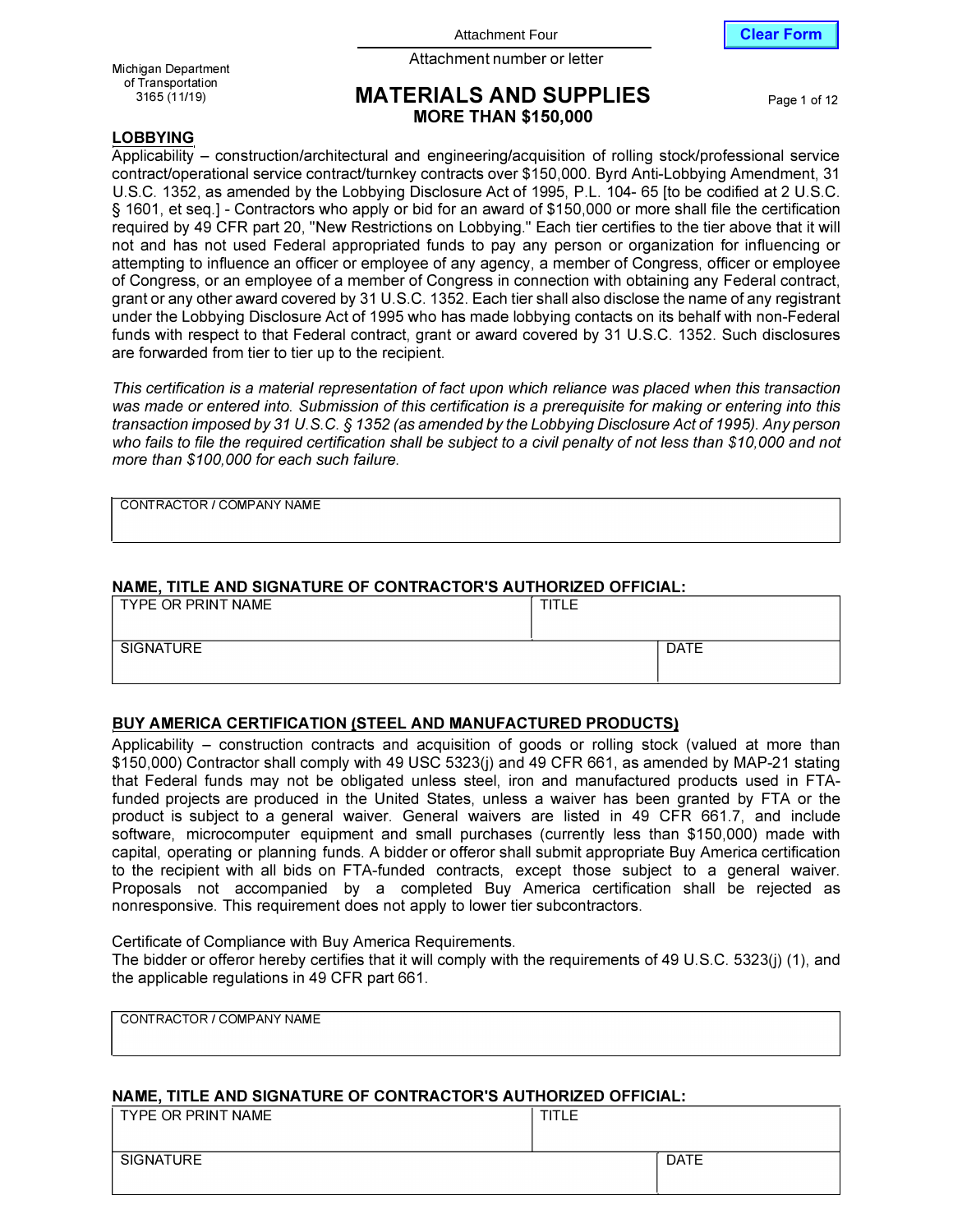Only sign either Certificate of **Compliance** or Certificate of **Non-Compliance.** 

Certificate of **Non-Compliance** with Buy America Steel or Manufactured Products Requirements The bidder or offeror hereby certifies that it cannot comply with the requirements of 49 U.S.C. 5323(i), but it may qualify for an exception to the requirement pursuant to 49 U.S.C. 5323(j)(2), as amended, and the applicable regulations in 49 C.F.R. 661.7.

**CONTRACTOR / COMPANY NAME** 

#### **NAME, TITLE AND SIGNATURE OF CONTRACTOR'S AUTHORIZED OFFICIAL:**

| TYPE OR PRINT NAME | <b>TITLE</b> |             |
|--------------------|--------------|-------------|
| SIGNATURE          |              | <b>DATE</b> |
|                    |              |             |

#### **GOVERNMENT WIDE DEBARMENT AND SUSPENSION (NON PROCUREMENT}**

Applicability  $-$  all contracts more than \$25,000.

The Recipient agrees to the following:

- (1) It will comply with the requirements of 2 C.F.R. part 180, subpart C, as adopted and supplemented by U.S. DOT regulations at 2 C.F.R. part 1200, which include the following: (a) It will not enter into any arrangement to participate in the development or implementation of the Project with any Third Party Participant that is debarred or suspended except as authorized by: 1 U.S. DOT regulations, "Non-procurement Suspension and Debarment," 2 C.F.R. part 1200, 2 U.S. 0MB, "Guidelines to Agencies on Governmentwide Debarment and Suspension (Non-procurement)," 2 C.F.R. part 180, including any amendments thereto, and 3 Executive Orders Nos. 12549 and 12689, "Debarment and Suspension," 31 U.S.C. § 6101 note, (b) It will review the U.S. GSA "System for Award Management," <https://www.sam.gov,.proxy1.semalt.design> if required by U.S. DOT regulations, 2 C.F.R. part 1200, and (c) It will include, and require each of its Third Party Participants to include, a similar provision in each lower tier covered transaction, ensuring that each lower tier Third Party Participant: 1 Will comply with Federal debarment and suspension requirements, and 2 Reviews the "System for Award Management" at <https://www.sam.gov,.proxy1> .semalt.design if necessary to comply with U.S. DOT regulations, 2 C.F.R. part 1200.
- (2) If the Recipient suspends, debars, or takes any similar action against a Third Party Participant or individual, the Recipient will provide immediate written notice to the: (a) FTA Regional Counsel for the Region in which the Recipient is located or implements the Project, (b) FTA Project Manager if the Project is administered by an FTA Headquarters Office, or (c) FTA Chief Counsel.

CONTRACTOR / COMPANY NAME

#### **NAME, TITLE AND SIGNATURE OF CONTRACTOR'S AUTHORIZED OFFICIAL:**

| TYPE OR PRINT NAME | TITLE |             |
|--------------------|-------|-------------|
|                    |       |             |
| SIGNATURE          |       | <b>DATE</b> |
|                    |       |             |
|                    |       |             |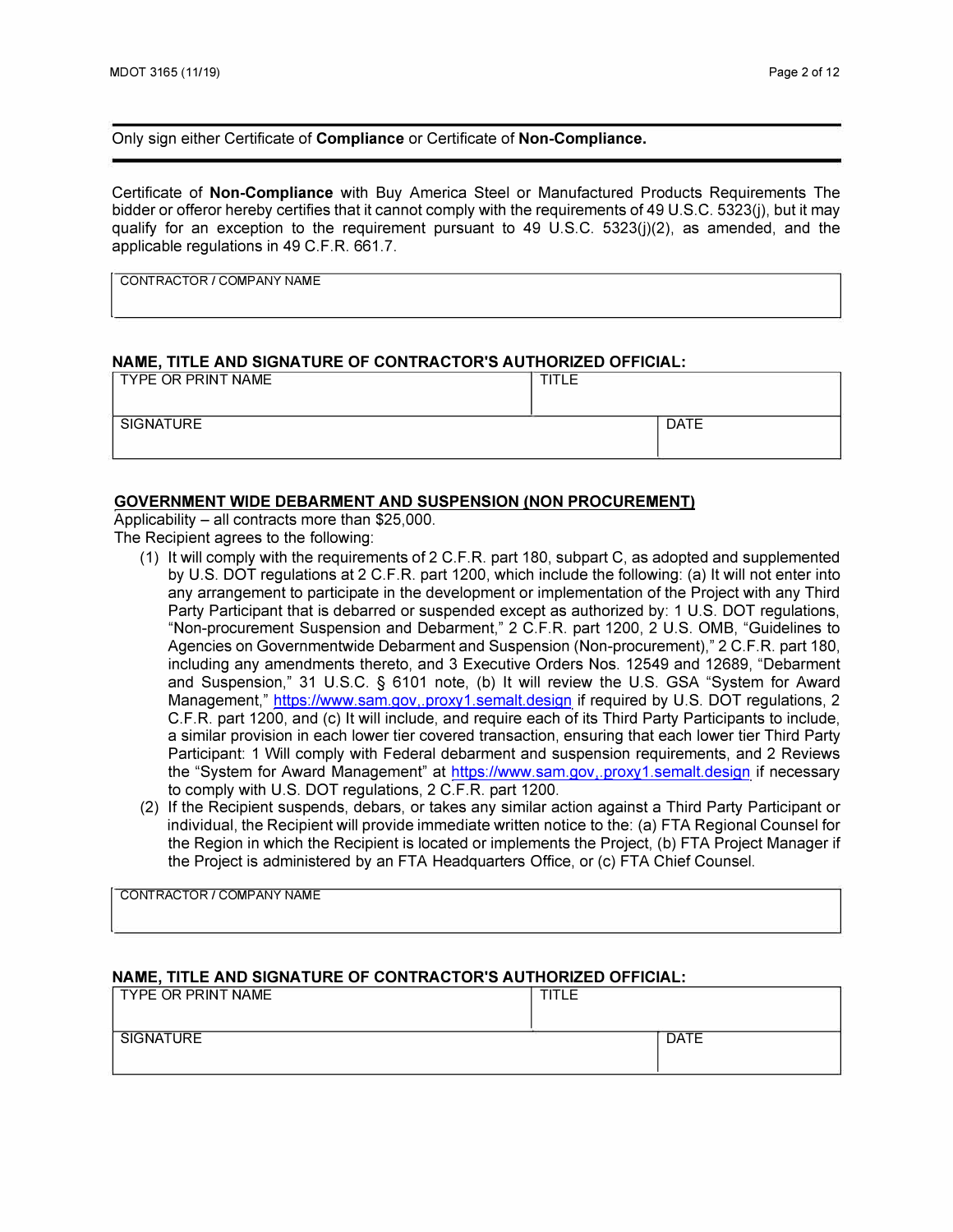## **BREACHES AND DISPUTE RESOLUTION**

#### Applicability - all contracts more than \$150,000.

Disputes arising in the performance of this contract which are not resolved by agreement of the parties shall be decided in writing by the recipient's authorized representative. This decision shall be final and conclusive unless within ten (10) days from the date of receipt of its copy, contractor mails or otherwise furnishes a written appeal to the recipient's CEO. In connection with such appeal, contractor shall be afforded an opportunity to be heard and to offer evidence in support of its position. The decision of the recipient's CEO shall be binding upon contractor and contractor shall abide by the decision. FTA has a vested interest in the settlement of any violation of Federal law including the False Claims Act, 31 U.S.C. § 3729. Performance During Dispute - Unless otherwise directed by the recipient, contractor shall continue performance under this contract while matters in dispute are being resolved. Claims for Damages - Should either party to the contract suffer injury or damage to person or property because of any act or omission of the party or of any of his employees, agents or others for whose acts he is legally liable, a claim for damages therefore shall be made in writing to such other party within ten days after the first observance of such injury or damage. Remedies - Unless this contract provides otherwise, all claims, counterclaims, disputes and other matters in question between the recipient and contractor arising out of or relating to this agreement or its breach will be decided by arbitration if the parties mutually agree, or in a court of competent jurisdiction within the residing State. Rights and Remedies - Duties and obligations imposed by the contract documents and the rights and remedies available thereunder shall be in addition to and not a limitation of any duties, obligations, rights and remedies otherwise imposed or available by law. No action or failure to act by the recipient or contractor shall constitute a waiver of any right or duty afforded any of them under the contract, nor shall any such action or failure to act constitute an approval of or acquiescence in any breach thereunder, except as may be specifically agreed in writing.

### **CLEAN AIR**

Applicability  $-$  all contracts more than \$150,000.

- 1. Contractor shall comply with all applicable standards, orders or regulations pursuant to the Clean Air Act, 42 USC 7401 et seq. Contractor shall report each violation to the recipient and understands and agrees that the recipient will, in turn, report each violation as required to FTA and the appropriate EPA Regional Office.
- 2. Contractor shall include these requirements in each subcontract exceeding \$150,000 financed in whole or in part with FTA assistance.

### **CLEAN WATER**

Applicability - all contracts and Subcontracts more than \$150,000. Contractor shall comply with all applicable standards, orders or regulations issued pursuant to the Federal Water Pollution Control Act, as amended, 33 USC 1251 et seq. Contractor shall report each violation to the recipient and understands and agrees that the recipient shall, in turn, report each violation as required to FTA and the appropriate EPA Regional Office. Contractor shall include these requirements in each subcontract exceeding \$100,000 financed in whole or in part with FTA assistance.

### **FLY AMERICA REQUIREMENTS**

Applicability - all contracts involving transportation of persons or property, by air between the U.S. and/or places outside the U.S. These requirements do not apply to micro-purchases (\$10,000 or less, except for construction contracts over \$2,000).

Contractor shall comply with 49 USC 40118 (the "Fly America" Act) in accordance with General Services Administration regulations 41 CFR 301-10, stating that recipients and subrecipients of Federal funds and their contractors are required to use US Flag air carriers for US Government-financed international air travel and transportation of their personal effects or property, to the extent such service is available, unless travel by foreign air carrier is a matter of necessity, as defined by the Fly America Act. Contractor shall submit, if a foreign air carrier was used, an appropriate certification or memorandum adequately explaining why service by a US flag air carrier was not available or why it was necessary to use a foreign air carrier and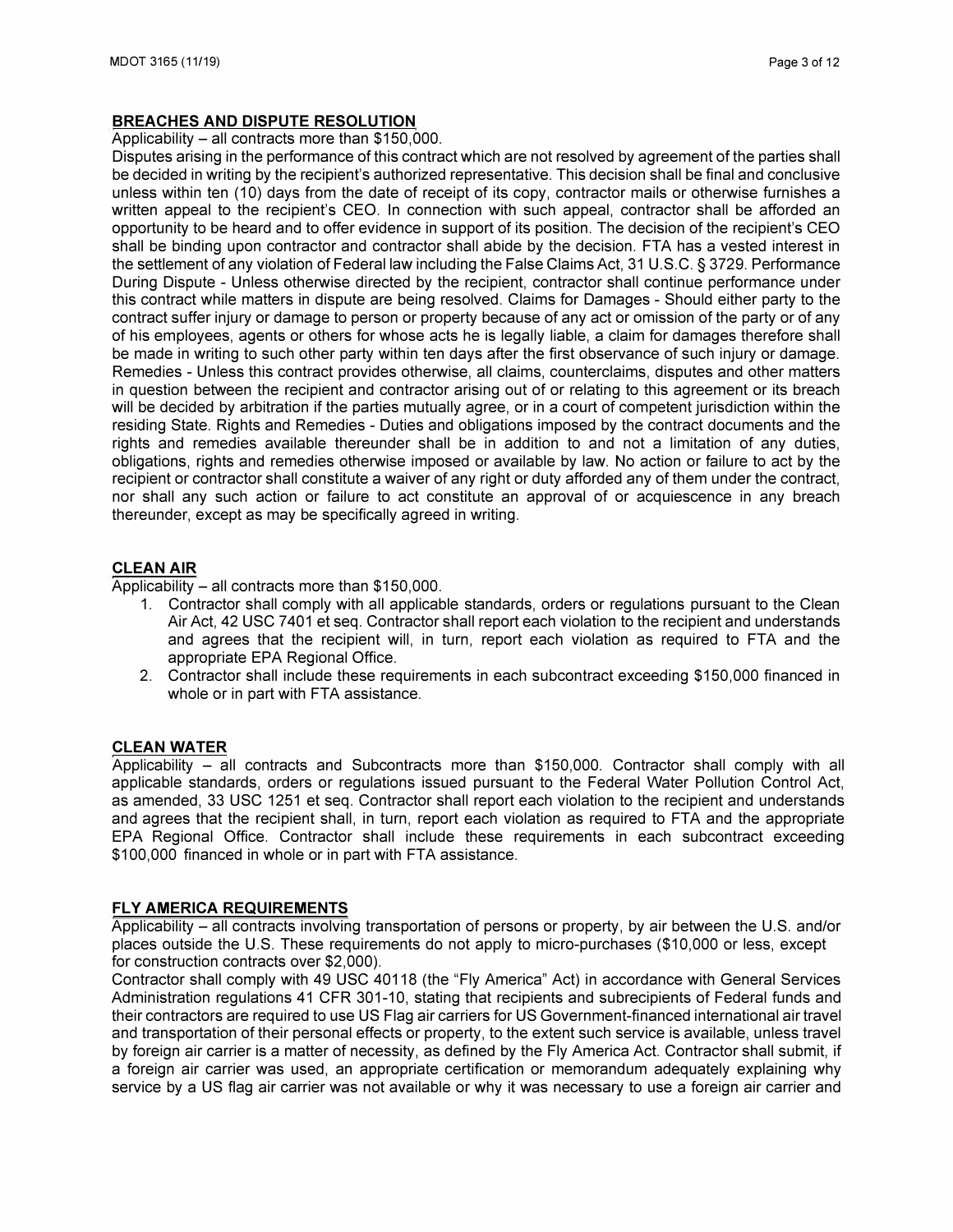shall, in any event, provide a certificate of compliance with the Fly America requirements. Contractor shall include the requirements of this section in all subcontracts that may involve international air transportation.

### **CARGO PREFERENCE**

Applicability - all contracts involving equipment, materials or commodities which may be transported by ocean vessels. These requirements do not apply to micro-purchases (\$10,000 or less, except for construction contracts over \$2,000).

Contractor shall:

- a. Use privately owned US-Flag commercial vessels to ship at least 50% of the gross tonnage (computed separately for dry bulk carriers, dry cargo liners and tankers) involved, whenever shipping any equipment, material or commodities pursuant to the underlying contract to the extent such vessels are available at fair and reasonable rates for US flag commercial vessels;
- b. Furnish within 20 working days following the loading date of shipments originating within the US or within 30 working days following the loading date of shipments originating outside the US, a legible copy of a rated, "on-board" commercial bill-of-lading in English for each shipment of cargo described herein to the Division of National Cargo, Office of Market Development, Maritime Administration, Washington, DC 20590 and to the recipient (through contractor in the case of a subcontractor's bill-of-lading.);
- c. Include these requirements in all subcontracts issued pursuant to this contract when the subcontract involves the transport of equipment, material or commodities by ocean vessel.

### **ENERGY CONSERVATION**

Applicability - all contracts except micro-purchases (\$10,000 or less, except for construction contracts over \$2,000).

Contractor shall comply with mandatory standards and policies relating to energy efficiency, stated in the state energy conservation plan issued in compliance with the Energy Policy & Conservation Act.

### **ACCESS TO RECORDS AND REPORTS**

Applicability  $-$  as shown below. These requirements do not apply to micro-purchases (\$10,000 or less, except for construction contracts over \$2,000).

The following access to records requirements apply to this Contract:

- 1. Where the purchaser is not a State but a local government and is an FTA recipient or a sub grantee of FTA recipient in accordance with 49 CFR 18.36(i), contractor shall provide the purchaser, the FTA, the US Comptroller General or their authorized representatives access to any books, documents, papers and contractor records which are pertinent to this contract for the purposes of making audits, examinations, excerpts and transcriptions. Contractor shall also, pursuant to 49 CFR 633.17, provide authorized FTA representatives, including any PMO contractor, access to contractor's records and construction sites pertaining to a capital project, defined at 49 USC 5302(a)1, which is receiving FTA assistance through the programs described at 49 USC 5307, 5309 or 5311.
- 2. Where the purchaser is a State and is an FTA recipient or a sub grantee of FTA recipient in accordance with 49 CFR 633.17, contractor shall provide the purchaser, authorized FTA representatives, including any PMO Contractor, access to contractor's records and construction sites pertaining to a capital project, defined at 49 USC 5302(a) (1 ), which receives FTA assistance through the programs described at 49 USC 5307, 5309 or 5311. By definition, a capital project excludes contracts of less than the simplified acquisition threshold currently set at \$150,000.
- 3. Where the purchaser enters into a negotiated contract for other than a small purchase or under the simplified acquisition threshold and is an institution of higher education, a hospital or other nonprofit organization and is an FTA recipient or a sub grantee of FTA recipient in accordance with 49 CFR 19.48, contractor shall provide the purchaser, the FTA, the US Comptroller General or their authorized representatives, access to any books, documents, papers and record of the contractor which are directly pertinent to this contract for the purposes of making audits, examinations, excerpts and transcriptions.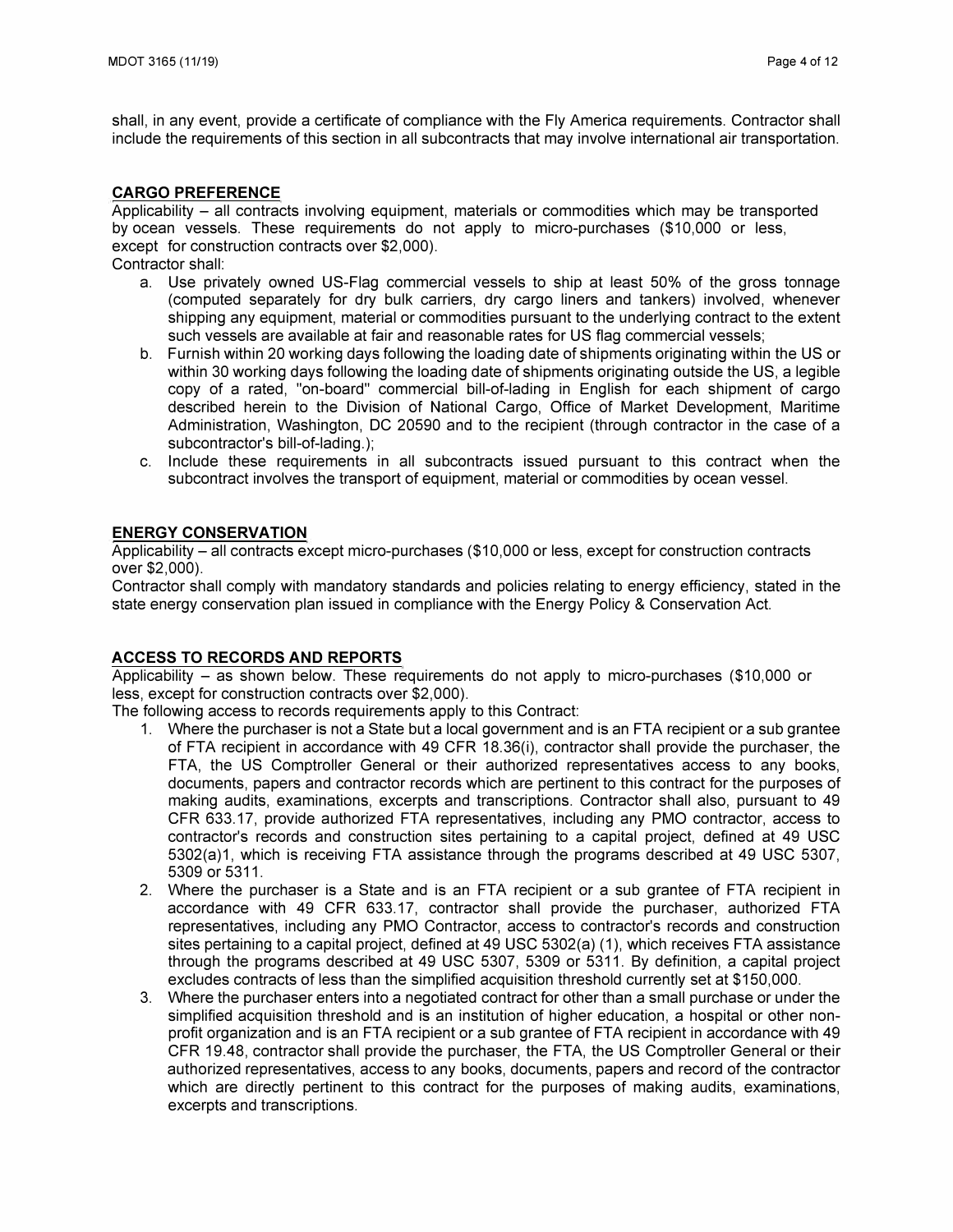- 4. Where a purchaser which is an FTA recipient or a sub grantee of FTA recipient in accordance with 49 USC 5325(a) enters into a contract for a capital project or improvement (defined at 49 USC 5302(a) (1) through other than competitive bidding, contractor shall make available records related to the contract to the purchaser, the Secretary of USDOT and the US Comptroller General or any authorized officer or employee of any of them for the purposes of conducting an audit and inspection.
- 5. Contractor shall permit any of the foregoing parties to reproduce by any means whatsoever or to copy excerpts and transcriptions as reasonably needed.
- 6. Contractor shall maintain all books, records, accounts and reports required under this contract for a period of not less than three (3) years after the date of termination or expiration of this contract, except in the event of litigation or settlement of claims arising from the performance of this contract, in which case contractor agrees to maintain same until the recipient, FTA Administrator, US Comptroller General, or any of their authorized representatives, have disposed of all such litigation, appeals, claims or exceptions related thereto. Re: 49 CFR 18.39(i) (11 ). FTA does not require the inclusion of these requirements in subcontracts.

## **FEDERAL CHANGES**

Applicability – all contracts except micro-purchases (\$10,000 or less, except for construction contracts over \$2,000).

Contractor shall comply with all applicable FTA regulations, policies, procedures and directives, including without limitation those listed directly or by reference in the Master Agreement between the purchaser and FTA, as they may be amended or promulgated from time to time during the term of the contract. Contractor's failure to comply shall constitute a material breach of the contract.

## **RECYCLED PRODUCTS**

Applicability – all contracts for items designated by the EPA, when the purchaser or contractor procures \$10,000 or more of one of these items during the current or previous fiscal year using Federal funds. The contractor agrees to comply with all the requirements of Section 6002 of the Resource Conservation and Recovery Act (RCRA), as amended (42 U.S.C. 6962), including but not limited to the regulatory provisions of 40 CFR Part 247, and Executive Order 12873, as they apply to the procurement of the items designated in Subpart B of 40 CFR Part 247.

## **NO GOVERNMENT OBLIGATION TO THIRD PARTIES**

Applicability - all contracts except micro-purchases (\$10,000 or less, except for construction contracts over \$2,000).

- 1. The recipient and contractor acknowledge and agree that, notwithstanding any concurrence by the US. Government in or approval of the solicitation or award of the underlying contract, absent the express written consent by the US Government, the US Government is not a party to this contract and shall not be subject to any obligations or liabilities to the recipient, the contractor, or any other party (whether or not a party to that contract) pertaining to any matter resulting from the underlying contract.
- 2. Contractor agrees to include the above clause in each subcontract financed in whole or in part with FTA assistance. It is further agreed that the clause shall not be modified, except to identify the subcontractor who will be subject to its provisions.

## **PROGRAM FRAUD AND FALSE OR FRAUDULENT STATEMENTS OR RELATED ACTS**

Applicability - all contracts except micro-purchases (\$10,000 or less, except for construction contracts over \$2,000).

1. Contractor acknowledges that the provisions of the Program Fraud Civil Remedies Act of 1986, as amended, 31 USC 3801 et seq. and USDOT regulations, "Program Fraud Civil Remedies," 49 CFR 31, apply to its actions pertaining to this project. Upon execution of the underlying contract, contractor certifies or affirms the truthfulness and accuracy of any statement it has made, it makes,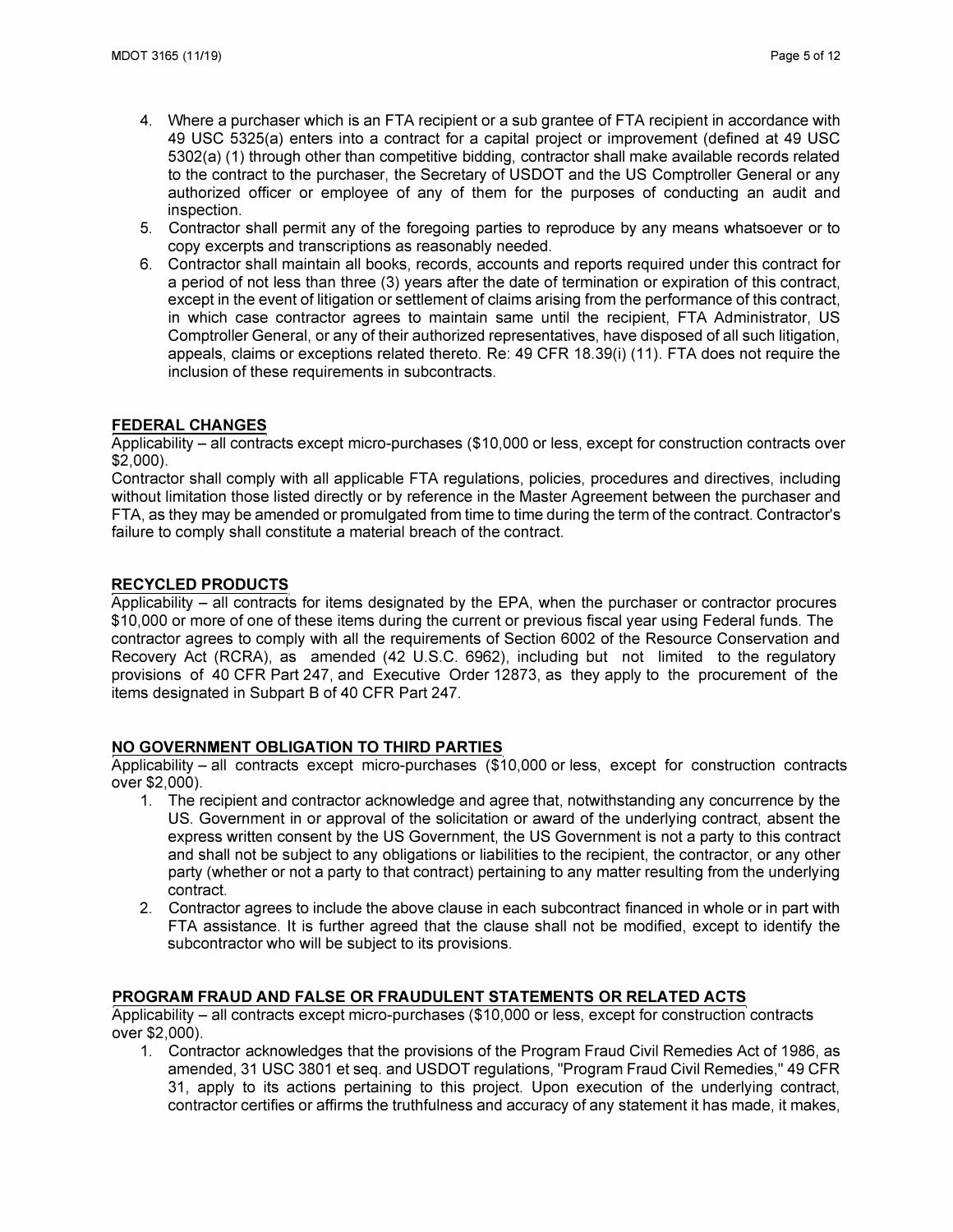it may make, or causes to be made, pertaining to the underlying contract or FTA assisted project for which this contract work is being performed. In addition to other penalties that may be applicable, contractor further acknowledges that if it makes, or causes to be made, a false, fictitious, or fraudulent claim, statement, submittal, or certification, the US Government reserves the right to impose the penalties of the Program Fraud Civil Remedies Act (1986) on contractor to the extent the US Government deems appropriate.

- 2. If contractor makes, or causes to be made, a false, fictitious, or fraudulent claim, statement, submittal, or certification to the US Government under a contract connected with a project that is financed in whole or in part with FTA assistance under the authority of 49 USC 5307, the Government reserves the right to impose the penalties of 18 USC 1001 and 49 USC 5307(n) (1) on contractor, to the extent the US Government deems appropriate.
- 3. Contractor shall include the above two clauses in each subcontract financed in whole or in part with FTA assistance. The clauses shall not be modified, except to identify the subcontractor who will be subject to the provisions.

### **TERMINATION**

Applicability  $-$  all contracts more than \$10,000, except contracts with nonprofit organizations and institutions of higher learning, where the threshold is \$150,000.

- a. Termination for Convenience (General Provision) the recipient may terminate this contract, in whole or in part, at any time by written notice to contractor when it is in the recipient's best interest. Contractor shall be paid its costs, including contract close-out costs, and profit on work performed up to the time of termination. Contractor shall promptly submit its termination claim to the recipient. If contractor is in possession of any of the recipient's property, contractor shall account for same, and dispose of it as the recipient directs.
- b. Termination for Default [Breach or Cause] (General Provision) If contractor does not deliver items in accordance with the contract delivery schedule, or, if the contract is for services, and contractor fails to perform in the manner called for in the contract, or if contractor fails to comply with any other provisions of the contract, the recipient may terminate this contract for default. Termination shall be effected by serving a notice of termination to contractor setting forth the manner in which contractor is in default. Contractor shall only be paid the contract price for supplies delivered and accepted, or for services performed in accordance with the manner of performance set forth in the contract. If it is later determined by the recipient that contractor had an excusable reason for not performing, such as a strike, fire, or flood, events which are not the fault of or are beyond the control of contractor, the recipient, after setting up a new delivery or performance schedule, may allow contractor to continue work, or treat the termination as a termination for convenience.
- c. Opportunity to Cure (General Provision) the recipient in its sole discretion may, in the case of a termination for breach or default, allow contractor an appropriately short period of time in which to cure the defect. In such case, the notice of termination shall state the time period in which cure is permitted and other appropriate conditions If contractor fails to remedy to the recipient's satisfaction the breach or default or any of the terms, covenants, or conditions of this Contract within ten (10) days after receipt by contractor or written notice from the recipient setting forth the nature of said breach or default, the recipient shall have the right to terminate the Contract without any further obligation to contractor. Any such termination for default shall not in any way operate to preclude the recipient from also pursuing all available remedies against contractor and its sureties for said breach or default.
- d. Waiver of Remedies for any Breach In the event that the recipient elects to waive its remedies for any breach by contractor of any covenant, term or condition of this Contract, such waiver by the recipient shall not limit its remedies for any succeeding breach of that or of any other term, covenant, or condition of this Contract.
- e. Termination for Convenience (Professional or Transit Service Contracts) the recipient, by written notice, may terminate this contract, in whole or in part, when it is in the recipient's interest. If the contract is terminated, the recipient shall be liable only for payment under the payment provisions of this contract for services rendered before the effective date of termination.
- f. Termination for Default (Supplies and Service) If contractor fails to deliver supplies or to perform the services within the time specified in this contract or any extension or if the contractor fails to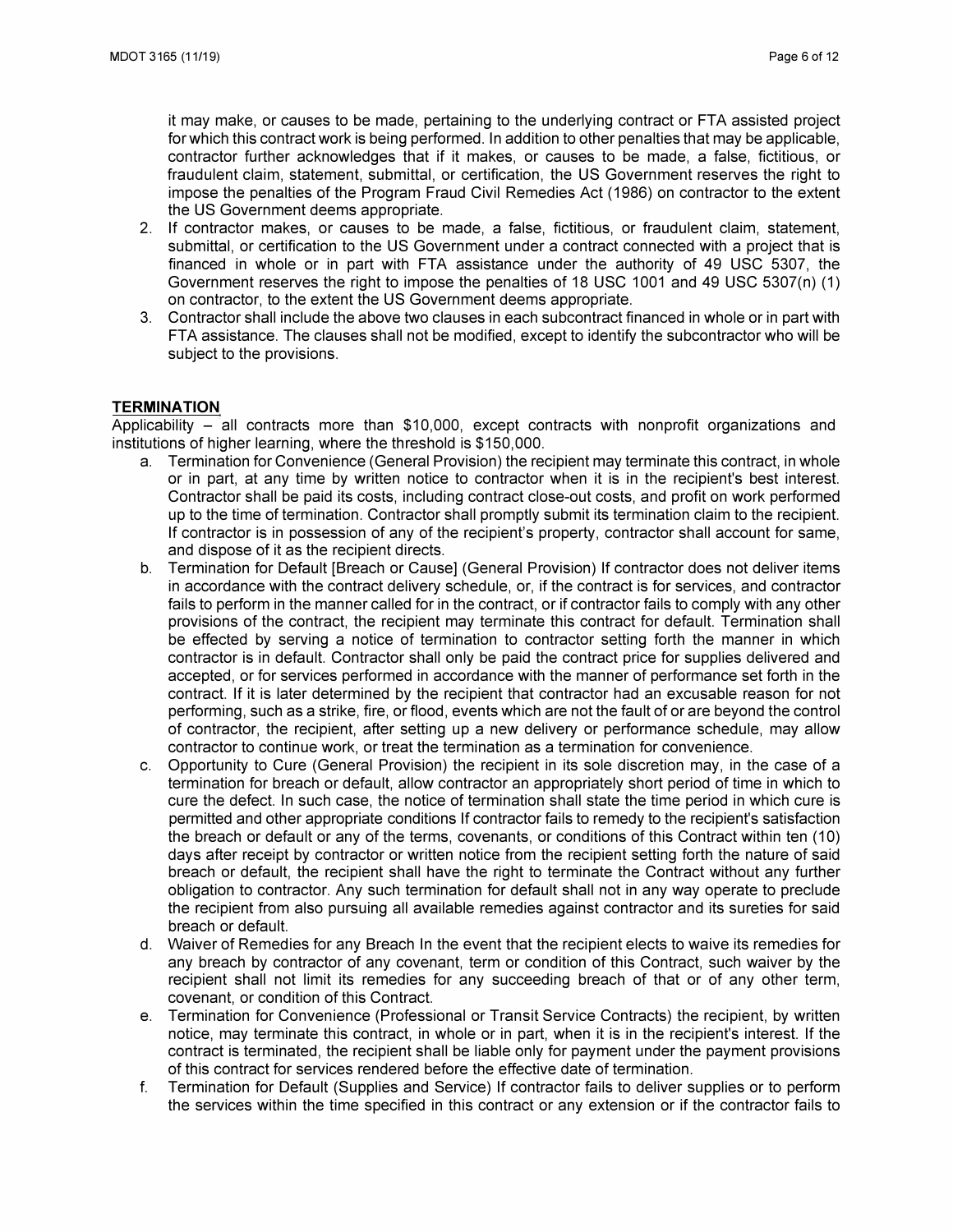comply with any other provisions of this contract, the recipient may terminate this contract for default. The recipient shall terminate by delivering to contractor a notice of termination specifying the nature of default. Contractor shall only be paid the contract price for supplies delivered and accepted, or services performed in accordance with the manner or performance set forth in this contract. If, after termination for failure to fulfill contract obligations, it is determined that contractor was not in default, the rights and obligations of the parties shall be the same as if termination had been issued for the recipient's convenience.

- g. Termination for Default (Transportation Services) if contractor fails to pick up the commodities or to perform the services, including delivery services, within the time specified in this contract or any extension or if contractor fails to comply with any other provisions of this contract, the recipient may terminate this contract for default. The recipient shall terminate by delivering to contractor a notice of termination specifying the nature of default. Contractor shall only be paid the contract price for services performed in accordance with the manner of performance set forth in this contract. If this contract is terminated while contractor has possession of the recipient goods, contractor shall, as directed by the recipient, protect and preserve the goods until surrendered to the recipient or its agent. Contractor and the recipient shall agree on payment for the preservation and protection of goods. Failure to agree on an amount shall be resolved under the Dispute clause. If, after termination for failure to fulfill contract obligations, it is determined that contractor was not in default, the rights and obligations of the parties shall be the same as if termination had been issued for the recipient's convenience.
- h. Termination for Default (Construction) If contractor refuses or fails to prosecute the work or any separable part, with the diligence that will insure its completion within the time specified, or any extension, or fails to complete the work within this time, or if contractor fails to comply with any other provisions of this contract, the recipient may terminate this contract for default. The recipient shall terminate by delivering to contractor a notice of termination specifying the nature of default. In this event, the recipient may take over the work and compete it by contract or otherwise, and may take possession of and use any materials, appliances, and plant on the work site necessary for completing the work. Contractor and its sureties shall be liable for any damage to the recipient resulting from contractor's refusal or failure to complete the work within specified time, whether or not contractor's right to proceed with the work is terminated. This liability includes any increased costs incurred by the recipient in completing the work. Contractor's right to proceed shall not be terminated nor shall contractor be charged with damages under this clause if:
	- I. Delay in completing the work arises from unforeseeable causes beyond the control and without the fault or negligence of contractor. Examples of such causes include: acts of God, acts of the recipient, acts of another contractor in the performance of a contract with the recipient, epidemics, quarantine restrictions, strikes, freight embargoes; and
	- 11. Contractor, within 10 days from the beginning of any delay, notifies the recipient in writing of the causes of delay. If in the recipient's judgment, delay is excusable, the time for completing the work shall be extended. The recipient's judgment shall be final and conclusive on the parties, but subject to appeal under the Disputes clauses. If, after termination of contractor's right to proceed, it is determined that contractor was not in default, or that the delay was excusable, the rights and obligations of the parties will be the same as if termination had been issued for the recipient's convenience.
- i. Termination for Convenience or Default (Architect & Engineering) the recipient may terminate this contract in whole or in part, for the recipient's convenience or because of contractor's failure to fulfill contract obligations. The recipient shall terminate by delivering to contractor a notice of termination specifying the nature, extent, and effective date of termination. Upon receipt of the notice, contractor shall:
	- I. Immediately discontinue all services affected (unless the notice directs otherwise), and
	- II. Deliver to the recipient all data, drawings, specifications, reports, estimates, summaries, and other information and materials accumulated in performing this contract, whether completed or in process. If termination is for the recipient's convenience, it shall make an equitable adjustment in the contract price but shall allow no anticipated profit on unperformed services. If termination is for contractor's failure to fulfill contract obligations, the recipient may complete the work by contact or otherwise and contractor shall be liable for any additional cost incurred by the recipient. If, after termination for failure to fulfill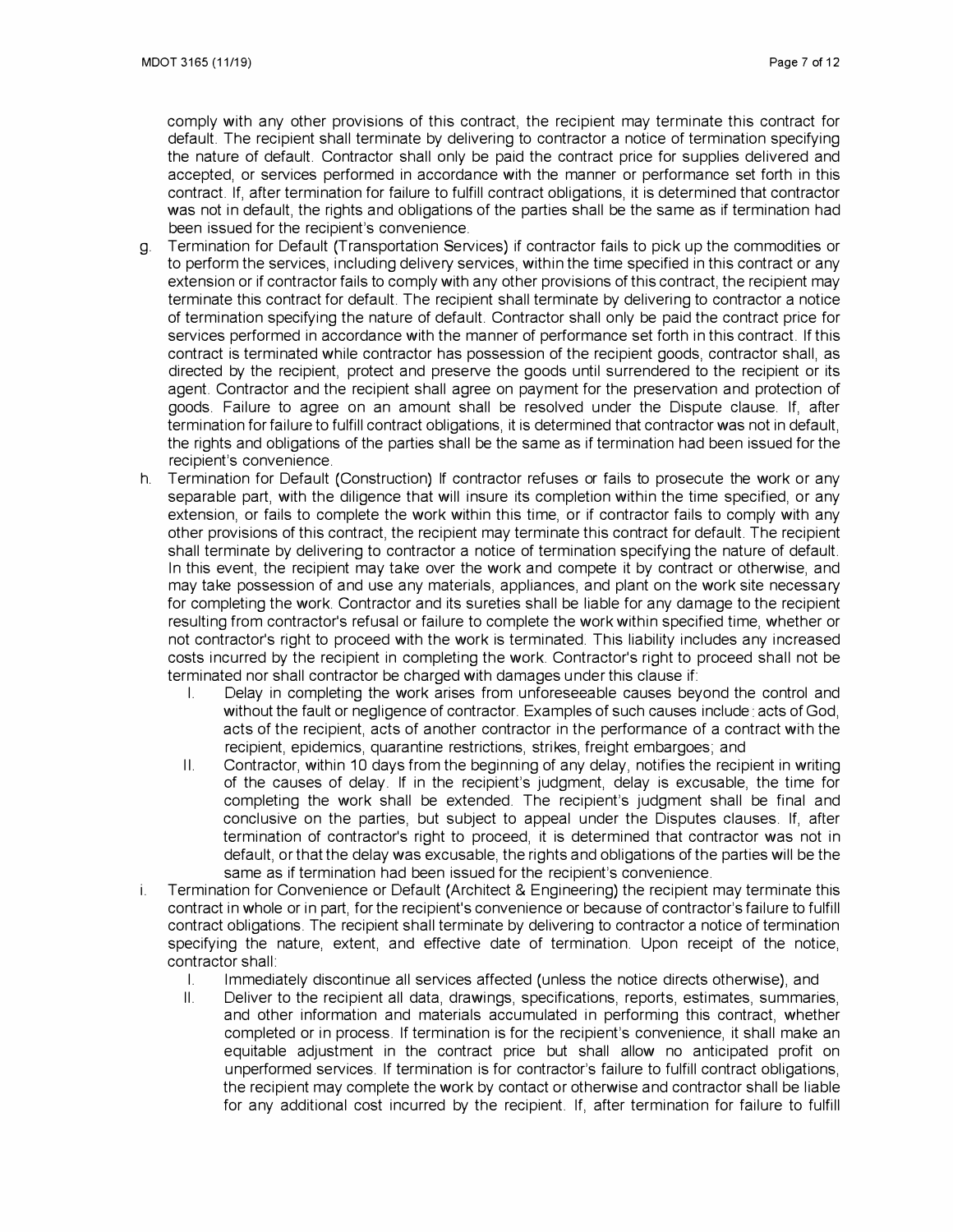contract obligations, it is determined that contractor was not in default, the rights and obligations of the parties shall be the same as if termination had been issued for the recipient's convenience.

j. Termination for Convenience or Default (Cost-Type Contracts) the recipient may terminate this contract, or any portion of it, by serving a notice or termination on contractor. The notice shall state whether termination is for convenience of the recipient or for default of contractor. If termination is for default, the notice shall state the manner in which contractor has failed to perform the requirements of the contract. Contractor shall account for any property in its possession paid for from funds received from the recipient, or property supplied to contractor by the recipient. If termination is for default, the recipient may fix the fee, if the contract provides for a fee, to be paid to contractor in proportion to the value, if any, of work performed up to the time of termination. Contractor shall promptly submit its termination claim to the recipient and the parties shall negotiate the termination settlement to be paid to contractor. If termination is for the recipient's convenience, contractor shall be paid its contract closeout costs, and a fee, if the contract provided for payment of a fee, in proportion to the work performed up to the time of termination. If, after serving a notice of termination for default, the recipient determines that contractor has an excusable reason for not performing, such as strike, fire, flood, events which are not the fault of and are beyond the control of contractor, the recipient, after setting up a new work schedule, may allow contractor to continue work, or treat the termination as a termination for convenience.

### **CONTRACTS INVOLVING FEDERAL PRIVACY ACT REQUIREMENTS**

Applicability – when a grantee maintains files on drug and alcohol enforcement activities for FTA, and those files are organized so that information could be retrieved by personal identifier, the Privacy Act requirements apply to all contracts except micro-purchases (\$10,000 or less, except for construction contracts over \$2,000) The following requirements apply to the Contractor and its employees that administer any system of records on behalf of the Federal Government under any contract:

- 1. The Contractor agrees to comply with, and assures the compliance of its employees with, the information restrictions and other applicable requirements of the Privacy Act of 1974, 5 U.S.C. § 552a. Among other things, the Contractor agrees to obtain the express consent of the Federal Government before the Contractor or its employees operate a system of records on behalf of the Federal Government. The Contractor understands that the requirements of the Privacy Act, including the civil and criminal penalties for violation of that Act, apply to those individuals involved, and that failure to comply with the terms of the Privacy Act may result in termination of the underlying contract.
- 2. The Contractor also agrees to include these requirements in each subcontract to administer any system of records on behalf of the Federal Government financed in whole or in part with Federal assistance provided by **FT**A.

### **CIVIL RIGHTS REQUIREMENTS**

Applicability - all contracts except micro-purchases (\$10,000 or less, except for construction contracts over \$2,000).

The following requirements apply to the underlying contract: The Recipient understands and agrees that it must comply with applicable Federal civil rights laws and regulations, and follow applicable Federal guidance, except as the Federal Government determines otherwise in writing. Therefore, unless a Recipient or Program, including an Indian Tribe or the Tribal Transit Program, is specifically exempted from a civil rights statute, FTA requires compliance with that civil rights statute, including compliance with equity in service:

a. Nondiscrimination in Federal Public Transportation Programs. The Recipient agrees to, and assures that each Third Party Participant will, comply with Federal transit law, 49 U.S.C. § 5332 **(FT**A's "Nondiscrimination" statute) **FT**A's "Nondiscrimination" statute prohibits discrimination on the basis of: (a) Race, (b) Color, (c) Religion, (d) National origin, (e) Sex, (f) Disability, (g) Age, or (h) Gender identity and (2) The FTA "Nondiscrimination" statute's prohibition against discrimination includes: (a) Exclusion from participation, (b) Denial of program benefits, or (c) Discrimination, including discrimination in employment or business opportunity, (3) Except as FTA determines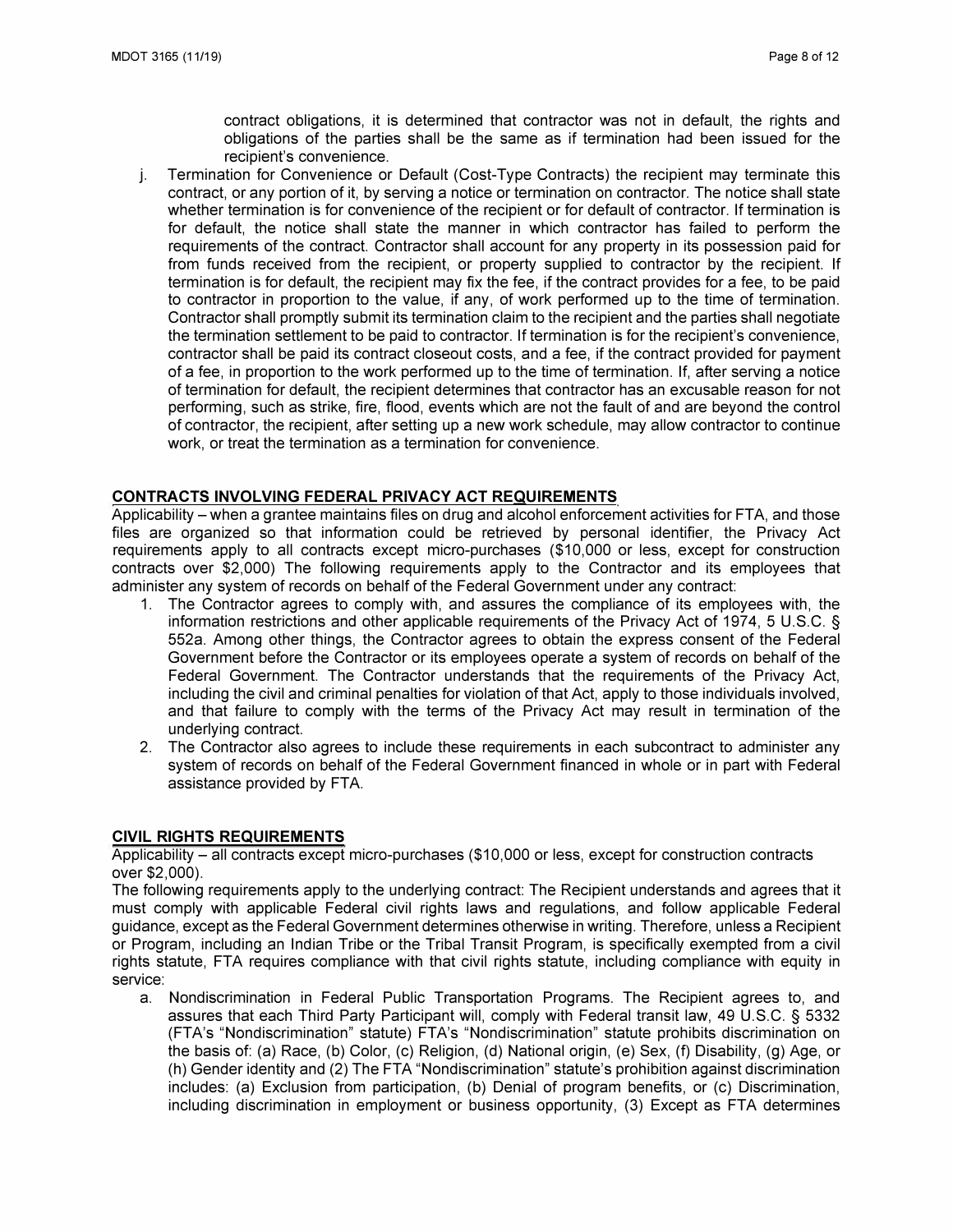otherwise in writing: (a) General. Follow: 1 The most recent edition of FTA Circular 4702.1, "Title VI Requirements and Guidelines for Federal Transit Administration Recipients," to the extent consistent with applicable Federal laws, regulations, and guidance, and 2 other applicable Federal guidance that may be issued, but (b) Exception for the Tribal Transit Program FT A does not require an Indian Tribe to comply with FTA program-specific guidelines for Title VI when administering its projects funded under the Tribal Transit Program,

- b. Nondiscrimination Title VI of the Civil Rights Act. The Recipient agrees to, and assures that each Third Party Participant will: (1) Prohibit discrimination based on: (a) Race, (b) Color, or (c) National origin, (2) Comply with: (a) Title VI of the Civil Rights Act of 1964, as amended, 42 U S.C. § 2000d et seq., (b) U.S. DOT regulations, "Nondiscrimination in Federally-Assisted Programs of the Department of Transportation - Effectuation of Title VI of the Civil Rights Act of 1964," 49 C.F.R. part 21, and (c) Federal transit law, specifically 49 U.S.C. § 5332, as stated in the preceding section a, and (3) Except as FTA determines otherwise in writing, follow: (a) The most recent edition of FT A Circular 4702.1, "Title VI and Title VI-Dependent Guidelines for Federal Transit Administration Recipients," to the extent consistent with applicable Federal laws, regulations, and guidance. (b) US DOJ, "Guidelines for the enforcement of Title VI, Civil Rights Act of 1964," 28 CFR § 50.3, and (c) Other applicable Federal guidance that may be issued,
- c. Equal Employment Opportunity. (1) Federal Requirements and Guidance. The Recipient agrees to, and assures that each Third Party Participant will, prohibit discrimination on the basis of race, color, religion, sex, or national origin, and: (a) Comply with Title VII of the Civil Rights Act of 1964, as amended, 42 U.S.C. § 2000e et seq., (b) Facilitate compliance with Executive Order No. 11246, "Equal Employment Opportunity," as amended by Executive Order No. 11375, "Amending Executive Order No. 11246, Relating to Equal Employment Opportunity," 42 U.S.C. § 2000e note, (c) Comply with Federal transit law, specifically 49 US.C. § 5332, as stated in section a, and (d) Comply with other applicable EEO laws and regulations, as provided in Federal guidance, including laws and regulations prohibiting discrimination on the basis of disability, except as the Federal Government determines otherwise in writing, (2) General. The Recipient agrees to: (a) Ensure that applicants for employment are employed and employees are treated during employment without discrimination on the basis of their 1 Race, 2 Color, 3 Religion, 4 Sex, 5 Disability, 6 Age, or 7 National origin, (b) Take affirmative action that includes, but is not limited to: 1 Recruitment advertising, 2 Recruitment, 3 Employment, 4 Rates of pay, 5 other forms of compensation, 6 Selection for training, including apprenticeship, 7 Upgrading, 8 Transfers, 9 Demotions, 10 Layoffs, and 11 Terminations, but (b) Indian Tribe. Title VII of the Civil Rights Act of 1964, as amended, exempts Indian Tribes under the definition of "Employer". Equal Employment Opportunity Requirements for Construction Activities. In addition to the foregoing, when undertaking "construction" as recognized by the U.S. Department of Labor (U.S. DOL), the Recipient agrees to comply, and assures the compliance of each Third Party Participant, with: (a) U S. DOL regulations, "Office of Federal Contract Compliance Programs, Equal Employment Opportunity, Department of Labor," 41 C.F.R chapter 60, and (b) Executive Order No. 11246, "Equal Employment Opportunity," as amended by Executive Order No. 11375, "Amending Executive Order No. 11246, Relating to Equal Employment Opportunity," 42 U.S.C. § 2000e note,
- d. Disadvantaged Business Enterprise. To the extent authorized by applicable Federal law, the Recipient agrees to facilitate, and assures that each Third Party Participant will facilitate, participation by small business concerns owned and controlled by socially and economically disadvantaged individuals, also referred to as "Disadvantaged Business Enterprises" (DBEs), in the Project as follows: 1) Requirements. The Recipient agrees to comply with: (a) Section 1101 (b) of MAP-21, 23 U.S.C. § 101 note, (b) U.S. DOT regulations, "Participation by Disadvantaged Business Enterprises in Department of Transportation Financial Assistance Programs," 49 C.F.R part 26, and (c) Federal transit law, specifically 49 U.S.C. § 5332, as stated in section a, (2) Assurance. As required by 49 C.F.R § 26.13(a), (b) DBE Program Requirements. Recipients receiving planning, capital and/or operating assistance that will award prime third party contracts exceeding \$250,000 in a Federal fiscal year must: (1) Have a DBE program meeting the requirements of 49 C.F.R. part 26, 2 implement a DBE program approved by FTA, and 3 establish an annual DBE participation goal, (c) Special Requirements for a Transit Vehicle Manufacturer. The Recipient understands and agrees that each transit vehicle manufacturer, as a condition of being authorized to bid or propose on FT A-assisted transit vehicle procurements, must certify that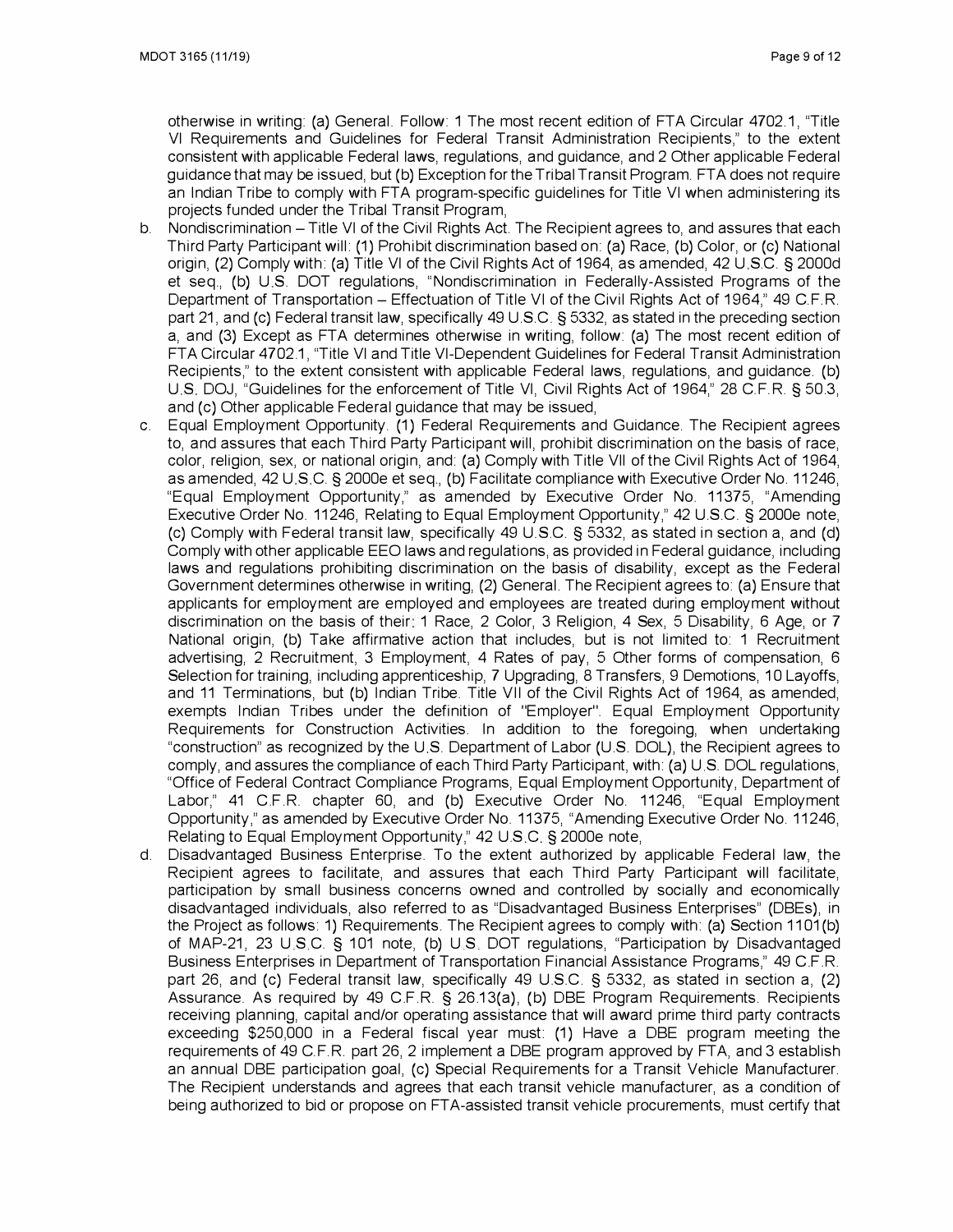it has complied with the requirements of 49 C.F.R. part 26, (d) the Recipient provides assurance that: The Recipient shall not discriminate on the basis of race, color, national origin, or sex in the award and performance of any DOT-assisted contract or in the administration of its DBE program or the requirements of 49 C.F.R. part 26. The Recipient shall take all necessary and reasonable steps under 49 C.F.R. part 26 to ensure nondiscrimination in the award and administration of DOTassisted contracts. The Recipient's DBE program, as required by 49 C. F.R. part 26 and as approved by DOT, is incorporated by reference in this agreement. Implementation of this program is a legal obligation and failure to carry out its terms shall be treated as a violation of this agreement. Upon notification to the Recipient of its failure to carry out its approved program, the Department may impose sanctions as provided for under 49 C.F.R. part 26 and may, in appropriate cases, refer the matter for enforcement under 18 US.C § 1001 and/or the Program Fraud Civil Remedies Act of 1986, 31 U.S.C. § 3801 et seq., (2) Exception for the Tribal Transit Program FTA exempts Indian tribes from the Disadvantaged Business Enterprise regulations at 49 C.F.R. part 26 under MAP-21 and previous legislation,

- e. Nondiscrimination on the Basis of Sex. The Recipient agrees to comply with Federal prohibitions against discrimination on the basis of sex, including: (1) Title IX of the Education Amendments of 1972, as amended, 20 U.S.C. § 1681 et seq., (2) U.S. DOT regulations, "Nondiscrimination on the Basis of Sex in Education Programs or Activities Receiving Federal Financial Assistance," 49 C.F.R. part 25, and Federal transit law, specifically 49 US.C. § 5332, as stated in section a,
- f. Nondiscrimination on the Basis of Age. The Recipient agrees to comply with Federal prohibitions against discrimination on the basis of age, including: (1) The Age Discrimination in Employment Act (ADEA), 29 U.S.C. §§ 621 – 634, which prohibits discrimination on the basis of age, (2) U.S. Equal Employment Opportunity Commission (US. EEOC) regulations, "Age Discrimination in Employment Act," 29 C.F.R. part 1625, which implements the ADEA, (3) The Age Discrimination Act of 1975, as amended, 42 U.S.C. § 6101 et seq., which prohibits discrimination against individuals on the basis of age in the administration of programs or activities receiving Federal funds, U.S. Health and Human Services regulations, "Nondiscrimination on the Basis of Age in Programs or Activities Receiving Federal Financial Assistance," 45 C.F.R. part 90, which implements the Age Discrimination Act of 1975, and Federal transit law, specifically 49 US.C. § 5332, as stated in section a,
- g. Nondiscrimination on the Basis of Disability. The Recipient agrees to comply with the following Federal prohibitions pertaining to discrimination against seniors or individuals with disabilities: (1) Federal laws, including: (a) Section 504 of the Rehabilitation Act of 1973, as amended, 29 U.S.C. § 794, which prohibits discrimination on the basis of disability in the administration of federally funded programs or activities, (b) The Americans with Disabilities Act of 1990 (ADA), as amended, 42 U.S.C § 12101 et seq., which requires that accessible facilities and services be made available to individuals with disabilities, 1 General. Titles I, II, and Ill of the ADA apply to FTA Recipients, but 2 Indian Tribes. While Titles 11 and 111 of the ADA apply to Indian Tribes, Title I of the ADA exempts Indian Tribes from the definition of "employer," (c) The Architectural Barriers Act of 1968, as amended, 42 US.C. § 4151 et seq., which requires that buildings and public accommodations be accessible to individuals with disabilities, (d) Federal transit law, specifically 49 U.S.C § 5332, which now includes disability as a prohibited basis for discrimination, and (e) Other applicable laws and amendments pertaining to access for elderly individuals or individuals with disabilities, (2) Federal regulations, including: (a) U.S. DOT regulations, "Transportation Services for Individuals with Disabilities (ADA)," 49 C.F.R. part 37, (b) U.S. DOT regulations, "Nondiscrimination on the Basis of Disability in Programs and Activities Receiving or Benefiting from Federal Financial Assistance," 49 C.F.R. part 27, (c) U.S. DOT regulations, "Transportation for Individuals with Disabilities: Passenger Vessels," 49 C.F.R. part 39, (d) Joint U S. Architectural and Transportation Barriers Compliance Board (U.S. ATBCB) and U.S. DOT regulations, "Americans With Disabilities (ADA) Accessibility Specifications for Transportation Vehicles," 36 C. F. R. part 1192 and 49 C.F.R. part 38, (e) U.S. DOJ regulations, "Nondiscrimination on the Basis of Disability in State and Local Government Services," 28 C F. R. part 35, (f) U S. DOJ regulations, "Nondiscrimination on the Basis of Disability by Public Accommodations and in Commercial Facilities," 28 C.F.R. part 36, (g) U S. EEOC, "Regulations to Implement the Equal Employment Provisions of the Americans with Disabilities Act," 29 C.F.R. part 1630, (h) U.S. Federal Communications Commission regulations, "Telecommunications Relay Services and Related Customer Premises Equipment for Persons with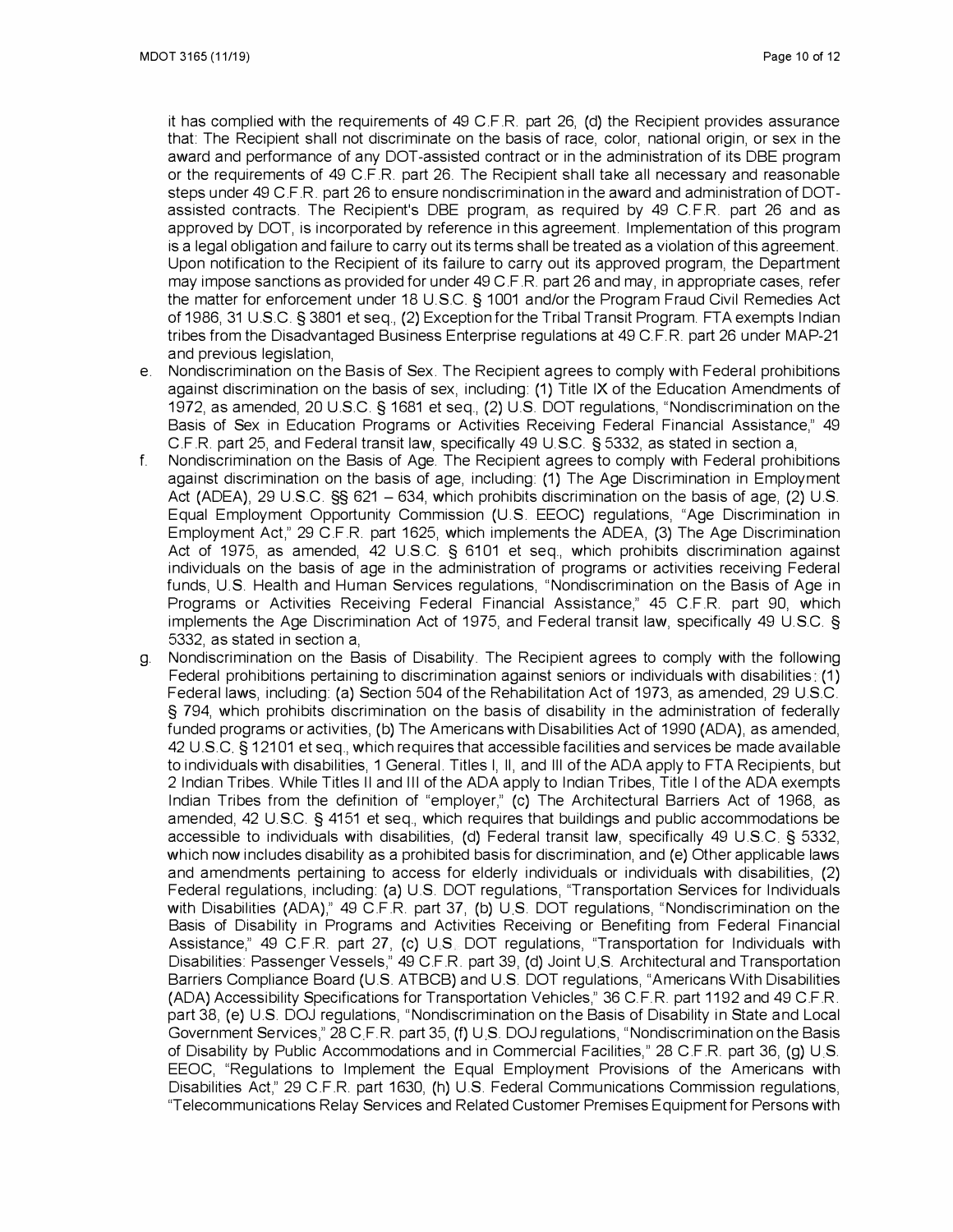Disabilities," 47 C.F.R. part 64, Subpart F, (i) U.S. ATBCB regulations, "Electronic and Information Technology Accessibility Standards," 36 C.F.R. part 1194, and (i) FTA regulations, "Transportation for Elderly and Handicapped Persons," 49 C.F.R. part 609, and (3) Other applicable Federal civil rights and nondiscrimination guidance,

- h. Drug or Alcohol Abuse Confidentiality and Other Civil Rights Protections. The Recipient agrees to comply with the confidentiality and civil rights protections of: (1) The Drug Abuse Office and Treatment Act of 1972, as amended, 21 U.S.C. § 1101 et seq., (2) The Comprehensive Alcohol Abuse and Alcoholism Prevention, Treatment and Rehabilitation Act of 1970, as amended, 42 U.S.C. § 4541 et seq., and (3) The Public Health Service Act, as amended, 42 U.S.C. §§ 290dd – 290dd-2,
- i. Access to Services for People with Limited English Proficiency. Except as the Federal Government determines otherwise in writing, the Recipient agrees to promote accessibility of public transportation services to people whose understanding of English is limited by following: 1) Executive Order No. 13166, "Improving Access to Services for Persons with Limited English Proficiency," August 11, 2000, 42 U.S.C. § 2000d-1 note, and (2) U.S. DOT Notice, "DOT Policy Guidance Concerning Recipients' Responsibilities to Limited English Proficiency (LEP) Persons," 70 Fed. Reg. 74087, December 14, 2005,
- j. Other Nondiscrimination Laws. Except as the Federal Government determines otherwise in writing, the Recipient agrees to: (1) Comply with other applicable Federal nondiscrimination laws and regulations, and (2) Follow Federal guidance prohibiting discrimination.
- k. Remedies. Remedies for failure to comply with applicable Federal Civil Rights laws and Federal regulations may be enforced as provided in those Federal laws or Federal regulations.

### **DISADVANTAGED BUSINESS ENTERPRISE**

Applicability – contracts over \$10,000 awarded on the basis of a bid or proposal offering to use DBEs:

- a. This contract is subject to the requirements of Title 49, Code of Federal Regulations, Part 26, and Participation by Disadvantaged Business Enterprises in Department of Transportation Financial Assistance Programs. The national goal for participation of Disadvantaged Business Enterprises (DBE) is 10%. The recipient's overall goal for DBE participation is listed elsewhere. If a separate contract goal for DBE participation has been established for this procurement, it is listed elsewhere.
- b. The contractor shall not discriminate on the basis of race, color, religion, national origin or sex in the performance of this contract. The contractor shall carry out applicable requirements of 49 CFR Part 26 in the award and administration of this contract. Failure by the contractor to carry out these requirements is a material breach of this contract, which may result in the termination of this contract or such other remedy as the municipal corporation deems appropriate. Each subcontract the contractor signs with a subcontractor must include the assurance in this paragraph (see 49 CFR 26.13(b)).
- c. If a separate contract goal has been established, Bidders/offerers are required to document sufficient DBE participation to meet these goals or, alternatively, document adequate good faith efforts to do so, as provided for in 49 CFR 26.53.
- d. If no separate contract goal has been established, the successful bidder/offerer will be required to report its DBE participation obtained through race-neutral means throughout the period of performance.
- e. The contractor is required to pay its subcontractors performing work related to this contract for satisfactory performance of that work no later than 30 days after the contractor's receipt of payment for that work from the recipient. In addition, the contractor may not hold retainage from its subcontractors or must return any retainage payments to those subcontractors within 30 days after the subcontractor's work related to this contract is satisfactorily completed or must return any retainage payments to those subcontractors within 30 days after incremental acceptance of the subcontractor's work by the recipient and contractor's receipt of the partial retainage payment related to the subcontractor's work.
- f. The contractor must promptly notify the recipient whenever a DBE subcontractor performing work related to this contract is terminated or fails to complete its work, and must make good faith efforts to engage another DBE subcontractor to perform at least the same amount of work. The contractor